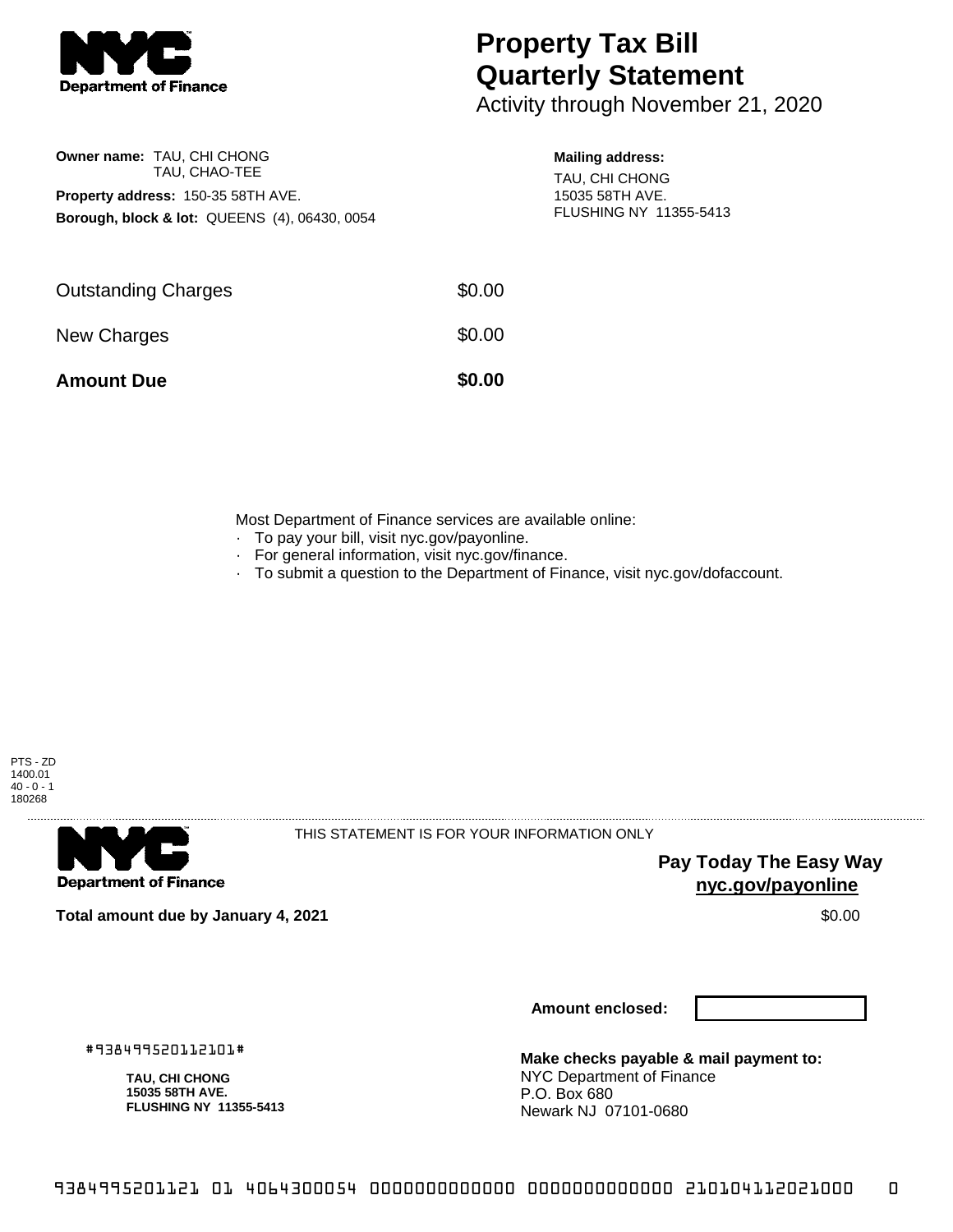

| <b>Previous Charges</b>                                      |                      | Amount<br>\$0.00 |                              |
|--------------------------------------------------------------|----------------------|------------------|------------------------------|
| Total previous charges including interest and payments       |                      |                  |                              |
| <b>Current Charges</b>                                       | <b>Activity Date</b> | <b>Due Date</b>  | Amount                       |
| Finance-Property Tax<br>Adopted Tax Rate<br>Payment Adjusted | 01/01/2021           | 01/01/2021       | \$0.00<br>$$-9.10$<br>\$9.10 |
| <b>Total current charges</b>                                 |                      |                  | \$0.00                       |
| <b>Tax Year Charges Remaining</b>                            | <b>Activity Date</b> | <b>Due Date</b>  | <b>Amount</b>                |
| Finance-Property Tax<br><b>Adopted Tax Rate</b>              |                      | 04/01/2021       | \$0.00<br>$$-9.10$           |
| <b>Early Payment Discount</b><br>Payment Adjusted            | 01/01/2021           | 04/01/2021       | \$0.09<br>\$9.01             |
| Total tax year charges remaining                             |                      |                  | \$0.00                       |
| <b>Overpayments/Credits</b>                                  | <b>Activity Date</b> | <b>Due Date</b>  | Amount                       |
| <b>Credit Balance</b>                                        |                      | 07/01/2020       | $$-18.11$                    |
| Total overpayments/credits remaining on account              |                      |                  | \$18.11                      |

You must apply for a refund or a transfer of credits resulting from overpayments within six years of the date of **the overpayment or credit. Please note that overpayments and credits are automatically applied to unpaid taxes.**

## **Home banking payment instructions:**

- 1. **Log** into your bank or online bill pay website.
- 2. **Add** the new payee: NYC DOF Property Tax. Enter your account number, which is your boro, block and lot, as it appears here: 4-06430-0054 . You may also need to enter the address for the Department of Finance. The address is P.O. Box 680, Newark NJ 07101-0680.
- 3. **Schedule** your online payment using your checking or savings account.

## **Did Your Mailing Address Change?** If so, please visit us at **nyc.gov/changemailingaddress** or call **311.**

When you provide a check as payment, you authorize us either to use information from your check to make a one-time electronic fund transfer from your account or to process the payment as a check transaction.